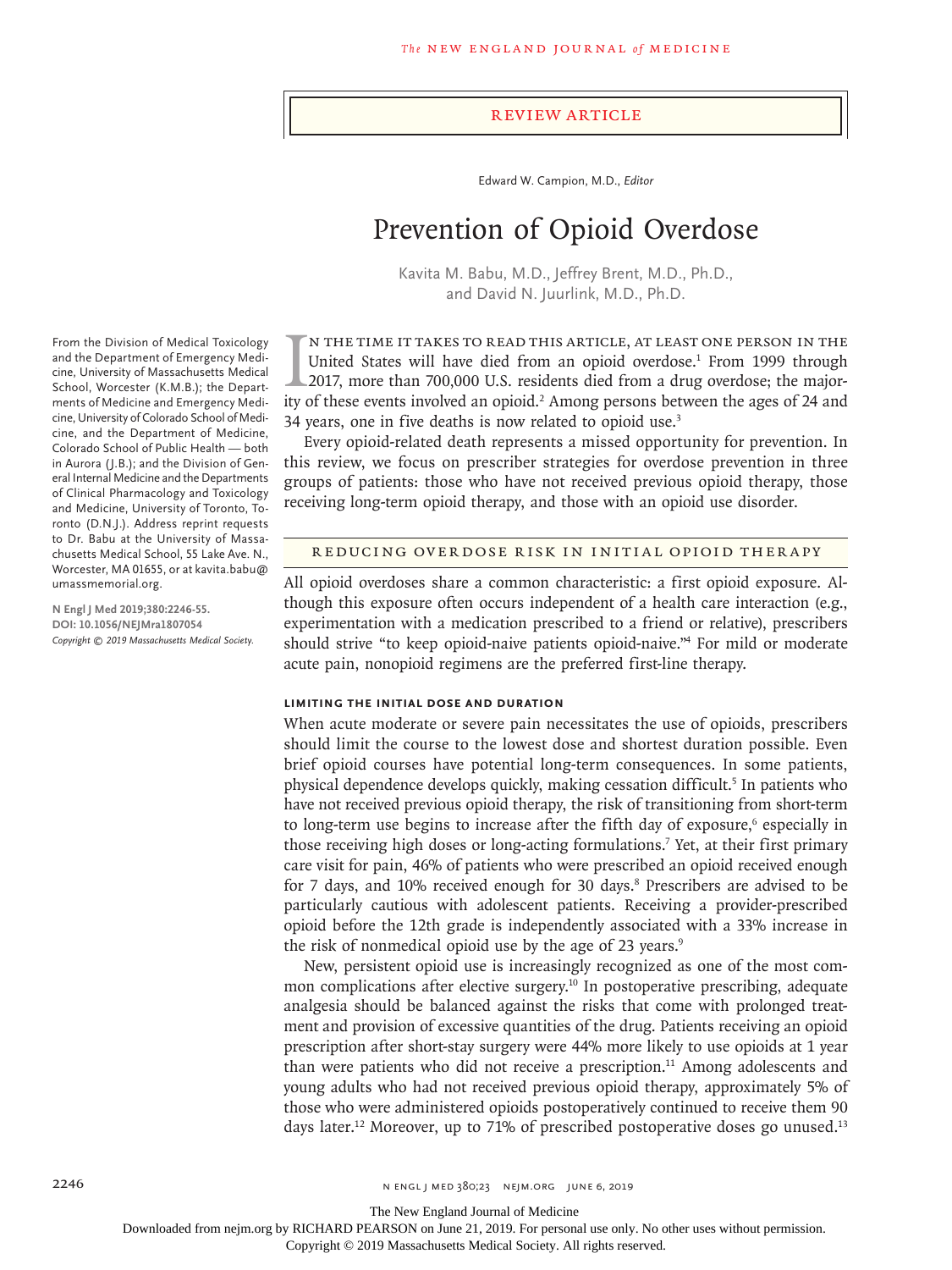After laparoscopic cholecystectomy or herniorrhaphy, more than 80% of patients used fewer than 15 opioid doses (each typically containing 5 mg of oxycodone or hydrocodone).<sup>14</sup>

Simply lowering the default prescription quantity from 30 tablets to 12 reduced postprocedural opioid prescribing by 15% in one hospital system. This reduction was equivalent to approximately 25,000 fewer oxycodone tablets over a 3-month period, with no significant increase in opioid refills, which suggested an absence of undertreated pain.15 An innovative and patientcentered approach tailored the dose of analgesic drugs to individual opioid requirements during the 24 hours before hospital discharge, which obviated the need for an opioid prescription in 41% of surgical patients.16

#### **Assessing the Risks of Opioid Initiation**

In theory, all patients who are treated with opioids incur a risk of overdose. However, several factors increase that risk, including sleep-disordered breathing, end-organ dysfunction leading to impaired medication clearance, pulmonary disease, and concomitant use of sedating medications. (Details are provided in the Supplementary Appendix, available with the full text of this article at NEJM.org.)

The number and severity of risk factors need to be considered to ensure that the benefits of prescription opioids clearly outweigh the risk of overdose. The revised Risk Index for Overdose or Severe Opioid-Induced Respiratory Depression (RIOSORD) is a validated instrument used to estimate the risk of overdose in opioid-treated patients (Table 1).<sup>17,18</sup> The predicted probability of opioid-induced respiratory depression within 6 months after initiation ranges from 1.9% in the lowest-risk group to 83.4% in the highestrisk group (Table 2).<sup>17</sup> Despite several practical limitations (including the length of the index and a lack of clinician familiarity), the use of RIOSORD can guide risk–benefit decisions and facilitate reassessment of risk over time.

Prescription drug monitoring programs (PDMPs) allow the assessment of a patient's prescription opioid history, and a patient-specific query is required before opioid initiation in several states. In areas without a legislative mandate, PDMP inquiries are infrequently completed; recognized obstacles include time, workload, and poor integration into existing electronic medical

**Table 1. Risk Index for Overdose or Serious Opioid-Induced Respiratory Depression (RIOSORD).\***

| Question                                                                                                                                                              | <b>Points for</b><br>Positive<br><b>Response</b> |
|-----------------------------------------------------------------------------------------------------------------------------------------------------------------------|--------------------------------------------------|
| In the past 6 mo, has the patient had a health care visit (outpatient,<br>inpatient, or emergency department) involving any of the fol-<br>lowing health conditions?; |                                                  |
| Substance use disorder (abuse or dependence), including alcohol,<br>amphetamines, antidepressants, cannabis, cocaine, hallucino-<br>gens, opioids, and sedatives      | 25                                               |
| Bipolar disorder or schizophrenia                                                                                                                                     | 10                                               |
| Stroke or other cerebrovascular disease                                                                                                                               | 9                                                |
| Kidney disease with clinically significant renal impairment                                                                                                           | 8                                                |
| Heart failure                                                                                                                                                         | 7                                                |
| Nonmalignant pancreatic disease (e.g., acute or chronic pancreatitis)                                                                                                 | 7                                                |
| Chronic pulmonary disease (e.g., emphysema, chronic bronchitis,<br>asthma, pneumoconiosis, asbestosis)                                                                | 5                                                |
| Recurrent headache (e.g., migraine)                                                                                                                                   | 5                                                |
| Does the patient use any of the following substances?                                                                                                                 |                                                  |
| Fentanyl                                                                                                                                                              | 13                                               |
| Morphine                                                                                                                                                              | 11                                               |
| Methadone                                                                                                                                                             | 10                                               |
| Hydromorphone                                                                                                                                                         | 7                                                |
| Does the patient use an extended-release or long-acting formula-<br>tion of any prescription opioid?:                                                                 | 5                                                |
| Prescription benzodiazepine (e.g., diazepam, alprazolam)                                                                                                              | 9                                                |
| Prescription antidepressant (e.g., fluoxetine, citalopram, venlafaxine,<br>amitriptyline)                                                                             | 8                                                |
| Is the patient's current maximum prescribed daily morphine-<br>equivalent dose $\geq$ 100 mg for all opioids used on a regular basis?                                 | 7                                                |
| <b>Total possible score</b>                                                                                                                                           | 146                                              |

\* This questionnaire was adapted from Zedler et al.17 with permission from Oxford University Press. The index was validated in 36,166 patients (7234 cases and 28,932 controls) who received an opioid prescription from 2009 to 2013, as recorded in a claims database of a commercially insured health plan. Data on how scores were used to calculate the probability of respiratory depression are provided in Table 2.

† The condition does not have to be the primary reason for the visit, but it should be entered in the chart or electronic health record as one of the reasons for the visit or diagnosis.

‡ Extended-release or long-acting formulations and certain opioid active ingredients were significantly and independently associated with the likelihood of overdose. As such, each formulation and each active ingredient are included and scored as independent factors in the risk index. For example, methadone and an extended-release formulation of fentanyl receive risk points for both the active ingredient and the formulation. A short-acting formulation of fentanyl receives points for the active ingredient only. Risk points for formulations are counted only once, regardless of the number of opioid products that the patient consumes.

records.19 However, PDMPs can identify doctor shopping, concomitant benzodiazepine prescriptions, and evidence of an undisclosed opioid use

The New England Journal of Medicine

Downloaded from nejm.org by RICHARD PEARSON on June 21, 2019. For personal use only. No other uses without permission.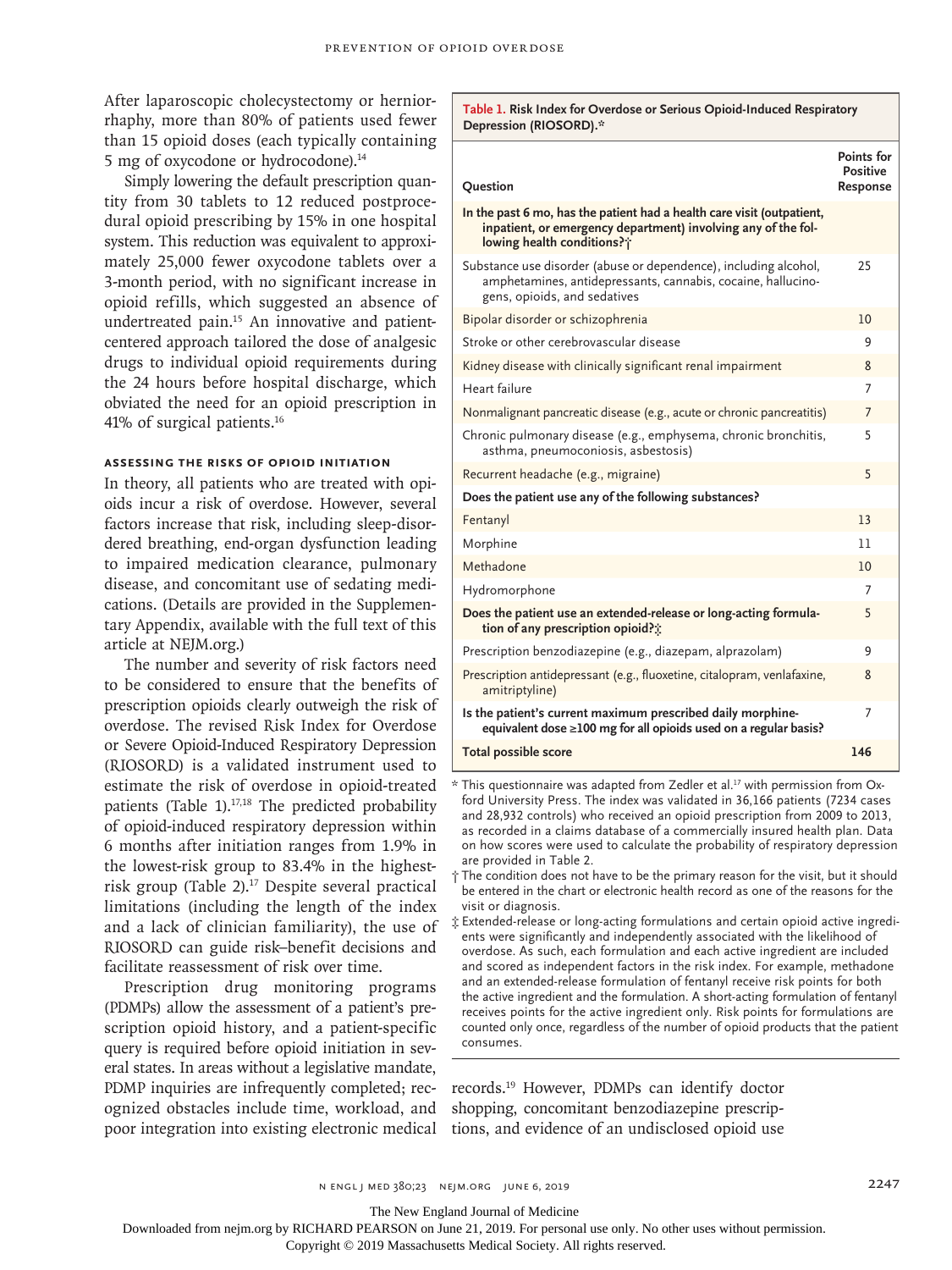| Table 2. Risk Classes and Predicted Probability of Serious Opioid-Induced |
|---------------------------------------------------------------------------|
| Respiratory Depression during the Next 6 Months.*                         |

| <b>Risk Class</b> | <b>RIOSORD</b><br>Score | <b>Average Predicted</b><br>Probability | <b>Actual Observed</b><br>Incidence |
|-------------------|-------------------------|-----------------------------------------|-------------------------------------|
|                   |                         | percent                                 |                                     |
| 1                 | $<$ 5                   | 1.9                                     | 2.1                                 |
| $\overline{2}$    | $5 - 7$                 | 4.8                                     | 5.4                                 |
| 3                 | $8 - 9$                 | 6.8                                     | 6.3                                 |
| $\overline{4}$    | $10 - 17$               | 15.1                                    | 14.2                                |
| 5                 | $18 - 25$               | 29.8                                    | 32.2                                |
| 6                 | $26 - 41$               | 55.1                                    | 58.8                                |
| 7                 | $\geq 42$               | 83.4                                    | 82.4                                |

\* Data are from the study by Zedler et al.17 The study resulted in a model for scoring of the risk of opioid-induced respiratory depression with a C-statistic of 0.90.

> disorder, such as previous receipt of buprenorphine prescriptions. These signals should prompt clinicians to screen for an opioid use disorder and offer treatment when present. This evaluation can be accomplished through the Rapid Opioid Dependence Screen, which can be administered in under 2 minutes.20

# **Promoting Disposal of Unused Doses**

Diverted prescription opioids represent a common initial exposure for those with an opioid use disorder.<sup>21,22</sup> Among adolescents and young adults, the risk of heroin initiation is 13 times as high in those with a history of nonmedical use of prescription opioids as in those without such a history.<sup>6</sup> Counseling patients regarding recommended options for discarding their excess tablets improves safe disposal and reduces the risk of misuse by others.<sup>23</sup> Medication disposal boxes and community-based drug takeback events offer alternatives to storing unused opioids at home.24 Flushing unused opioids down the toilet is practical and introduces negligible amounts of opioids into the environment relative to that contributed by human waste, although the practice is sometimes opposed on environmental grounds.<sup>25</sup>

#### REDUCING OVERDOSE RISK IN Long-Term Opioid Ther apy

The prescribing of opioids for chronic pain is not supported by strong evidence.<sup>26,27</sup> For some patients, long-term opioid therapy delays recovery, hinders functional improvement, or worsens pain through opioid-induced hyperalgesia.<sup>28-30</sup> Moreover, long-term opioid therapy carries clinically significant risks, including sedation, depression, constipation, reduced libido, motor-vehicle collisions, sleep-disordered breathing, and accidental overdose. Nonetheless, many patients and clinicians view opioids as a beneficial (and sometimes essential) element of chronic pain management. An underappreciated challenge with respect to such patients, particularly those receiving high doses, is ascertaining the extent to which the perceived benefits represent a genuinely salutary effect of opioids rather than the desire to avoid opioid withdrawal, which itself can produce pain and functional impairment.<sup>31</sup>

For patients with chronic pain, opioids should be an intervention of last resort when other drug and nondrug therapies have failed.<sup>27</sup> When opioids are prescribed, the functional objectives of treatment should be established at the outset of therapy, with a clear plan to taper opioids if these goals are not met.

# **Avoiding Dose Escalation**

Most adverse effects of opioids are related to dose, and guidelines caution against excessive dose escalation in the management of chronic pain except during end-of-life care.<sup>27</sup> Morphineequivalent doses approximate equianalgesic doses of opioids of varying potency. Guidelines of both the Centers for Disease Control and Prevention  $(CDC)^{27}$  and its Canadian counterpart<sup>32</sup> encourage maintaining the total daily morphine-equivalent dose below 90 mg (and ideally  $\langle 50 \text{ mg} \rangle$  in patients who are initiating long-term opioid therapy. A dose-dependent increase in the risk of a fatal overdose during long-term opioid therapy is well described<sup>33-37</sup>; death from opioid-related causes occurs in up to 3.8% of men and 2.2% of women who are prescribed a daily morphineequivalent dose of more than 200 mg.<sup>35</sup>

# **Decreasing High-Dose Opioid Use in Patients with Chronic Pain**

Before the publication of guidelines on opioid prescribing for chronic pain, countless "legacy patients" had prescriptions that were progressively escalated to high-dose opioids in an effort to overcome persistent pain. Abrupt dose reduction in these patients can lead to withdrawal-

The New England Journal of Medicine

Downloaded from nejm.org by RICHARD PEARSON on June 21, 2019. For personal use only. No other uses without permission.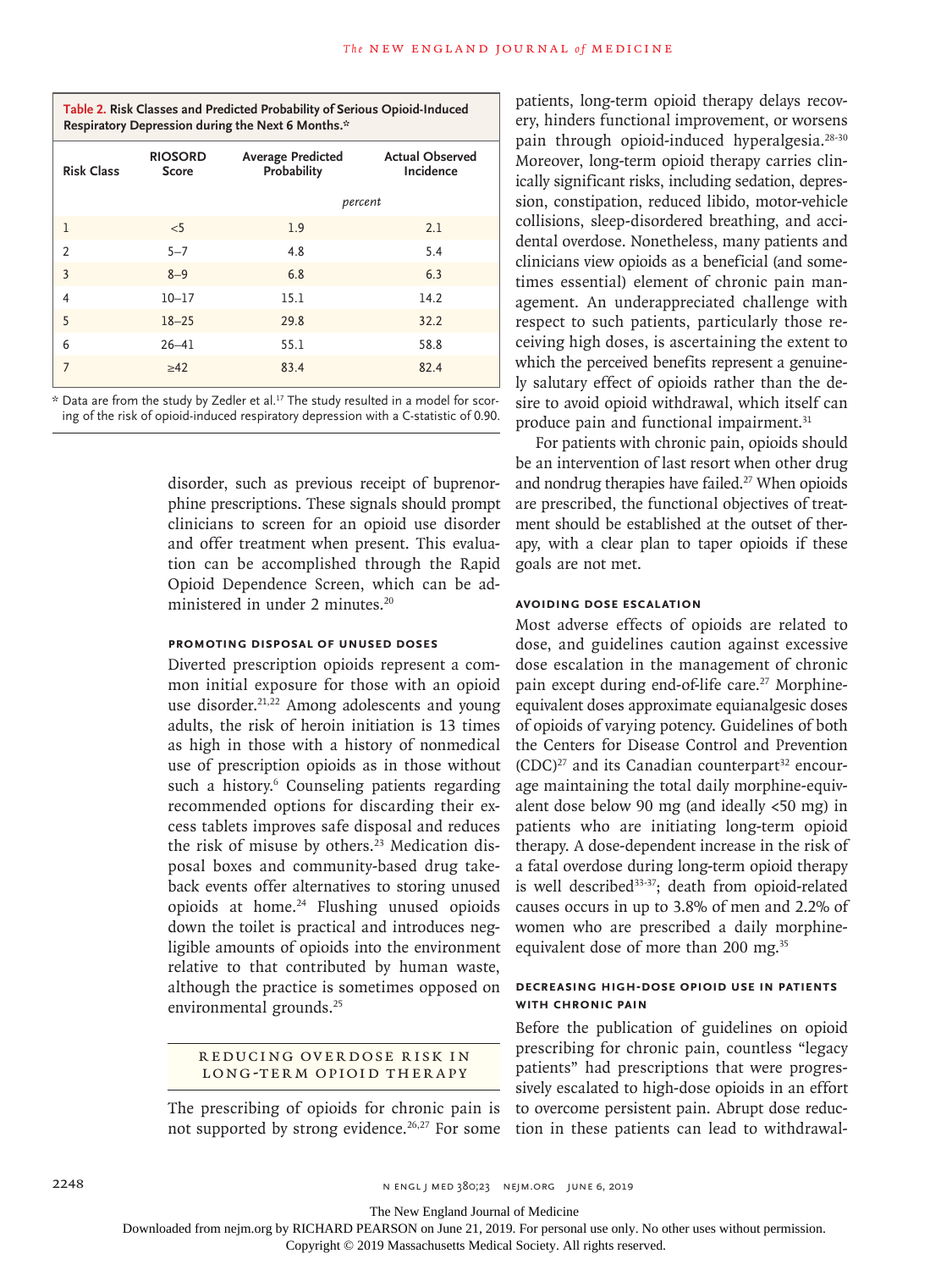| Table 3. Tapering Strategies and Rotation to Buprenorphine for Patients Receiving Opioids for Chronic Pain.* |                                                                                                                                                                                                                                                                                                                                                                   |                                                                                                                                                                                                                                                                                                                                                                       |  |
|--------------------------------------------------------------------------------------------------------------|-------------------------------------------------------------------------------------------------------------------------------------------------------------------------------------------------------------------------------------------------------------------------------------------------------------------------------------------------------------------|-----------------------------------------------------------------------------------------------------------------------------------------------------------------------------------------------------------------------------------------------------------------------------------------------------------------------------------------------------------------------|--|
| <b>Process</b>                                                                                               | <b>Tapering</b>                                                                                                                                                                                                                                                                                                                                                   | <b>Rotation to Buprenorphine</b>                                                                                                                                                                                                                                                                                                                                      |  |
| Indication                                                                                                   | Patient requests dose reduction, no clinically significant<br>improvement in pain or function despite opioid<br>treatment, >90 mg MED or lower dose in conjunction<br>with benzodiazepine or other sedating medication,<br>having opioid-related adverse events, nonadherence<br>to treatment plan, medical conditions conferring in-<br>creased risk of overdose | Patient requests transition to buprenorphine, no clinical-<br>ly significant improvement in pain or function despite<br>opioid treatment, concern that opioid-induced hyper-<br>algesia is contributing to pain, nonadherence to treat-<br>ment plan, medical conditions conferring increased<br>risk of overdose, coexisting chronic pain and opioid<br>use disorder |  |
| Strategy                                                                                                     | Option A: If the patient is receiving multiple opioids,<br>consolidate and switch all opioids to one new,<br>extended-release oral opioid; decrease the dose<br>to account for incomplete cross-tolerance<br>Option B: If the patient is receiving multiple opioids,<br>ask which opioid the patient would feel more com-<br>fortable tapering first              | Patients must abstain from opioid agonists for at least<br>8 to 12 hr (best accomplished overnight) and be in<br>mild-to-moderate withdrawal (a score of $\geq 8$ on the<br>Clinical Opiate Withdrawal Scale) +                                                                                                                                                       |  |
| Speed                                                                                                        | Rapid taper: Reduce dose by 5 to 10% every 2 to 4 wk;<br>continue taper over weeks to months<br>Slow taper: Reduce dose by 2 to 10% every 4 to 8 wk<br>with pauses in taper, as needed; continue taper<br>over months to years                                                                                                                                    | Once a patient is having mild-to-moderate withdrawal,<br>administer 2 to 4 mg of sublingual buprenorphine or<br>buprenorphine plus naloxone. If patient has no unac-<br>ceptable side effects, administer an additional 4-8 mg<br>sublingually at 1–2 hr, followed by adjustment accord-<br>ing to response up to 32 mg daily in divided doses                        |  |

\* Listed are strategies for deciding between dose tapering or rotation to buprenorphine in patients who are receiving opioids for the treatment of chronic pain. Details regarding requirements for prescribing of buprenorphine in patients with opioid use disorder in the United States are provided in Table 4. MED denotes morphine-equivalent dose.

† Scores on the 11-item Clinical Opiate Withdrawal Scale indicate the following severity of symptoms: a score of 5 to 12, mild; 13 to 24, moderate; 25 to 36, moderately severe; and more than 36, severe.

associated worsening of pain, insomnia, dysphoria, a protracted abstinence syndrome, and even suicidality.38 Patients in whom doses are tapered too rapidly may seek alternate sources to alleviate withdrawal symptoms. Given the profusion of highly potent fentanyl analogues in the illicit drug supply, such rapid tapering could be fatal.<sup>38</sup>

In one study, more than 70% of the patients who were receiving long-term opioid therapy voluntarily participated in tapering when offered.39 Clinicians should engage patients receiving high-dose opioids in shared decision making about the merits of gradual dose reduction specifically, a more favorable balance of benefits versus harms. These discussions are frequently difficult. However, it can be helpful to explain that for many patients who taper gradually, pain does not worsen and often decreases.<sup>40,41</sup> Explanations for this finding include improvements in opioid-induced hyperalgesia, sedation, and mood.<sup>40</sup> Some patients are able to taper quickly, whereas others struggle with even minor dose reductions, which highlights the importance of an individualized approach that tapers at the patient's pace.42,43 Adjunctive therapies (e.g., clonidine) can be used to minimize withdrawal symptoms.

An alternative to gradual tapering involves transitioning patients from high-dose opioids to buprenorphine, a medication commonly used for the treatment of opioid use disorder (Table 3).<sup>44,45</sup> Buprenorphine is a high-affinity partial agonist at mu-opioid receptors that has a ceiling effect on sedation and respiratory depression without a clinically relevant ceiling on analgesia.46 As is the case with full opioid agonists, buprenorphine causes modest reductions in chronic pain, as compared with placebo,<sup>47</sup> whereas its anxiolytic and antidepressant effects may reflect antagonism at kappa-opioid receptors.48 Transitioning from full agonists to buprenorphine not only reduces the risk of accidental overdose but frequently imparts subjective improvements in pain, function, sleep, and constipation.<sup>49</sup>

Two buprenorphine formulations (transdermal and buccal) have been approved by the Food and Drug Administration for chronic pain, and other formulations have been used off-label for this indication. In the United States, any practitioner can prescribe buprenorphine for chronic pain without additional designation. However, specialized training (8 hours of online or in-person training for physicians; 24 hours for advanced

The New England Journal of Medicine

Downloaded from nejm.org by RICHARD PEARSON on June 21, 2019. For personal use only. No other uses without permission.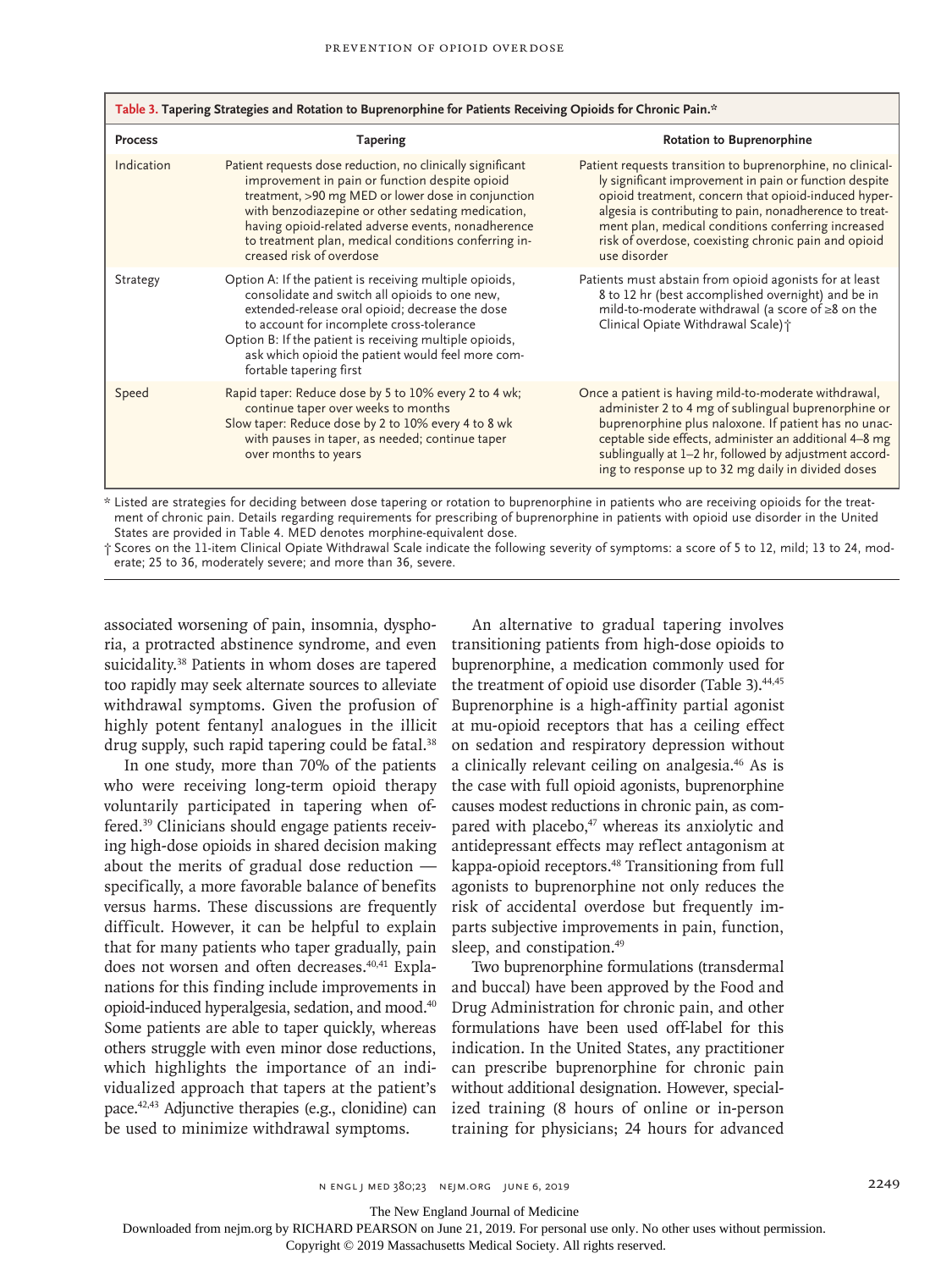|                                                  | Comments<br>Typical Daily Dose Range | Buprenorphine should only be initiated once symptoms of mild-to-moderate<br>In the U.S., a waiver is required to prescribe buprenorphine for opioid use<br>Buprenorphine is often coformulated with naloxone to deter diversion for<br>withdrawal are present (score of ≥8 on the Clinical Opiate Withdrawal<br>disorder (8 hr of online or in-person training for physicians; 24 hr for<br>advanced practice providers); absent a waiver, can be administered<br>(but not prescribed) for opioid use disorder on an emergency basis<br>Adherence to therapy associated with marked reduction in mortality<br>injection use (naloxone is inactive orally)<br>for up to 72 hr<br>Scale)<br>gual 8 to 24 mg once daily or<br>For opioid use disorder: sublin-<br>4 to 32 mg in divided doses<br>intramuscular 100-300 mg;<br>for chronic pain: sublingual | Long elimination half-life; initial dose escalation should proceed cautiously;<br>multiple drug-drug interactions; dose-dependent increase in $Q$ T interval<br>Varies; often 40 to 120 mg per day    In the U.S., methadone must be administered by an opioid treatment pro-<br>gram when used for opioid use disorder; does not require abstinence<br>Adherence to therapy associated with marked reduction in mortality<br>before initiation | As compared with standard care at discharge from incarceration, decreased<br>Little evidence of mortality benefit relative to methadone and buprenorphine<br>Prolonged abstinence (27 days) is required before initiation<br>number of overdose events<br>Oral, 50 mg daily; intramuscular<br>(gluteal), 380 mg every 4 wk |
|--------------------------------------------------|--------------------------------------|---------------------------------------------------------------------------------------------------------------------------------------------------------------------------------------------------------------------------------------------------------------------------------------------------------------------------------------------------------------------------------------------------------------------------------------------------------------------------------------------------------------------------------------------------------------------------------------------------------------------------------------------------------------------------------------------------------------------------------------------------------------------------------------------------------------------------------------------------------|-------------------------------------------------------------------------------------------------------------------------------------------------------------------------------------------------------------------------------------------------------------------------------------------------------------------------------------------------------------------------------------------------------------------------------------------------|----------------------------------------------------------------------------------------------------------------------------------------------------------------------------------------------------------------------------------------------------------------------------------------------------------------------------|
| Use Disorder.*                                   | Route of Administration              | Oral, sublingual, transder-<br>mal, intramuscular                                                                                                                                                                                                                                                                                                                                                                                                                                                                                                                                                                                                                                                                                                                                                                                                       | Oral                                                                                                                                                                                                                                                                                                                                                                                                                                            | intramuscular<br>Oral, i                                                                                                                                                                                                                                                                                                   |
| Table 4. Medications for the Treatment of Opioid | Pharmacology                         | Partial opioid-recep-<br>tor agonist                                                                                                                                                                                                                                                                                                                                                                                                                                                                                                                                                                                                                                                                                                                                                                                                                    | agonist; NMDA-<br>Full opioid-receptor<br>receptor antag-<br>onist                                                                                                                                                                                                                                                                                                                                                                              | Opioid-receptor<br>antagonist                                                                                                                                                                                                                                                                                              |
|                                                  | Drug                                 | Buprenorphine                                                                                                                                                                                                                                                                                                                                                                                                                                                                                                                                                                                                                                                                                                                                                                                                                                           | Methadone                                                                                                                                                                                                                                                                                                                                                                                                                                       | Naltrexone                                                                                                                                                                                                                                                                                                                 |

practice providers) and Drug Enforcement Agency registration are required to prescribe buprenorphine for opioid use disorder (Table 4).<sup>50-52</sup>

# **Minimizing the Use of Other Sedating Medications**

In patients receiving long-term opioid therapy, the risk of overdose increases dramatically when benzodiazepines, muscle relaxants, gabapentinoids, or other central nervous system depressants are coprescribed.<sup>53,54</sup> There is now widespread recognition that coprescribing of opioids and benzodiazepines is hazardous. Nevertheless, 27% of veterans who received opioids also received benzodiazepines, and the risk of overdose death was nearly four times as high in those using the two concurrently.<sup>53</sup> Although gabapentinoids are frequently used in an "opioid-sparing" approach, the concomitant use of gabapentin with opioids doubles the risk of fatal overdose as compared with the use of opioids alone.<sup>54</sup> A similar dose-dependent risk is seen with pregabalin.55 When opioids must be prescribed with other sedating medications, doses of all agents should be kept as low as possible to minimize the risk of overdose.

# **Monitoring for Evidence of Opioid Use Disorder**

Opioid use disorder is a recognized complication of long-term opioid therapy. Several studies suggest that features of opioid use disorder are present in more than 25% of patients receiving opioids for chronic pain.56-58 Hallmarks of opioid use disorder include emotional volatility and signs of problematic medication use, such as taking more medication than prescribed, using opioids for reasons other than pain, and frequent loss of medication or early refills. Some patients with chronic pain may conceal or disavow features of opioid use disorder because of stigma or fear of losing access to prescribed opioids. Surveillance for opioid use disorder in patients with chronic pain includes pill counts, PDMP checks, and urine screening to assess adherence and check for the presence of unexpected drugs.

Several instruments are used clinically to screen for opioid use disorder.<sup>59</sup> One of the simplest is a validated, single-question instrument that asks, "How many times in the past year have you used an illegal drug or a prescription

The New England Journal of Medicine

*N*-methyl-d-aspartate.

Downloaded from nejm.org by RICHARD PEARSON on June 21, 2019. For personal use only. No other uses without permission.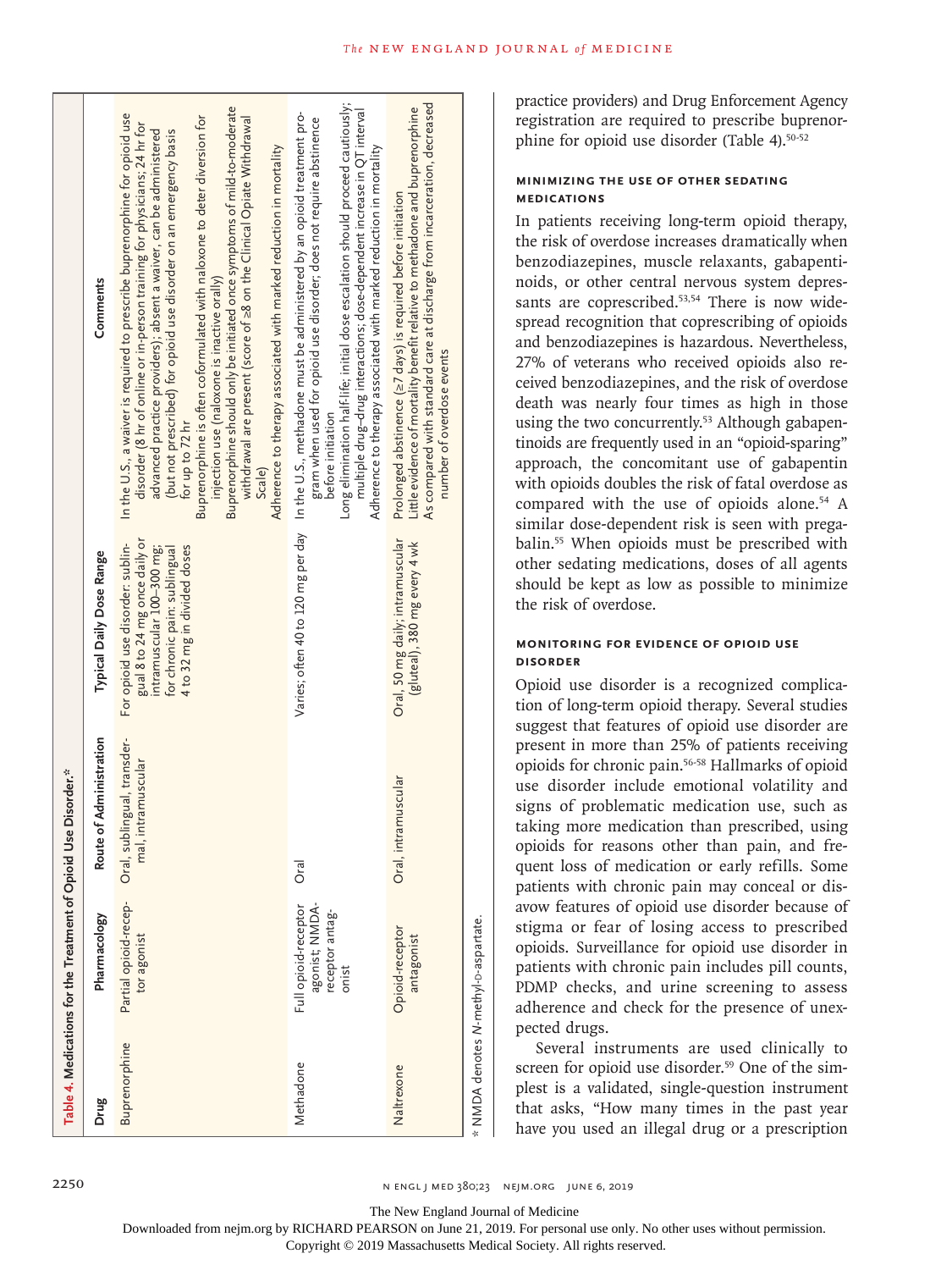medication for nonmedical reasons?" Any number greater than zero is considered a positive result.60 Prescribers can then opt for a more indepth survey instrument, such as the Current Opioid Misuse Measure, to further characterize features of opioid use disorder in patients receiving long-term opioids.<sup>61</sup>

Patients who have positive results on screening for features of opioid use disorder should not be denied opioid analgesia when other therapies are inappropriate. When the initiation of prescription opioids in patients with opioid use disorder is unavoidable, prescribers should have a very careful risk–benefit discussion, acknowledging the risks of problematic medication use, establishing the goals of care, and planning follow-up with addiction or pain-management specialists whenever available. In these cases, buprenorphine may be an ideal choice for both analgesia and treatment of opioid use disorder.42

Clinicians sometimes find that providing treatment for this patient population is challenging, but opioid use disorder in patients with chronic pain is an indication for more care rather than less. A punitive approach, such as dismissal from care, is counterproductive and places patients at greater risk for overdose if they transition from pharmaceutical opioids to illicit ones. Instead, recognizing the underlying opioid use disorder and arranging appropriate treatment are essential.

#### **Naloxone for Patients with Chronic Pain**

Coprescribing of naloxone is increasingly accepted as a valuable tool in patients who are taking opioids for chronic pain. In a large observational study involving patients who were receiving long-term opioid therapy, those who were prescribed naloxone and provided with information on the risk of overdose had 63% fewer emergency department visits at 1 year than those who did not receive such treatment.<sup>62</sup> Naloxone is generally well received by patients and prescribers in the primary care setting.<sup>63,64</sup> The CDC guideline recommends coprescription of naloxone when patients who have a history of overdose or substance use disorder are prescribed opioids; it is also recommended in patients who are receiving a daily morphine-equivalent dose of more than 50 mg and in those receiving benzodiazepines concurrently.27

dose, route of administration, and cost are available (see the Supplementary Appendix). Of these formulations, intranasal naloxone (at a dose of 4 mg) offers effectiveness and ease of administration for patients receiving long-term opioid therapy. Excellent resources for guiding patient and family conversations on naloxone coprescribing are available online.<sup>65</sup>

## REDUCING OVERDOSE RISK in Opioid Use Disorder

In 2016, the Substance Abuse and Mental Health Services Administration indicated that an estimated 2.1 million U.S. residents had an opioid use disorder.<sup>66</sup> Several strategies have been shown to decrease the risk of fatal overdose in these patients, including medications for the treatment of opioid use disorder and community efforts to distribute naloxone.

## **Medications for Opioid Use Disorder**

Methadone and buprenorphine are the primary opioid agonists for the treatment of opioid use disorder, and their importance in overdose prevention cannot be overstated. They promote retention in treatment, reduce the use of illicit drugs, and consistently decrease mortality in patients with opioid use disorder.<sup>67-69</sup> The choice of opioid agonist is based on a patient's history, preferences, and access to care. Retention in a medication-based treatment program is better with methadone (a full opioid agonist) than with buprenorphine (a partial agonist). $70,71$  In the United States, special requirements exist regarding the prescribing of methadone and buprenorphine for opioid use disorder (Table 4).

Several naloxone formulations that differ in ous, a factor that underlines the importance of When patients discontinue opioid use (e.g., detoxification with so-called drug-free protocols or during incarceration), the risk of death rises abruptly owing to loss of tolerance if they resume drug use.<sup>72</sup> As such, both the initiation of medications for opioid use disorder and subsequent efforts to maintain engagement with treatment are essential to overdose prevention.<sup>67</sup> A prolonged period without opioid use (including methadone and buprenorphine) is both a sign of recovery and a risk factor for fatal overdose. Although some patients with opioid use disorder avoid using drugs for extended periods, resumption of drug use is common and extremely peril-

The New England Journal of Medicine

Downloaded from nejm.org by RICHARD PEARSON on June 21, 2019. For personal use only. No other uses without permission.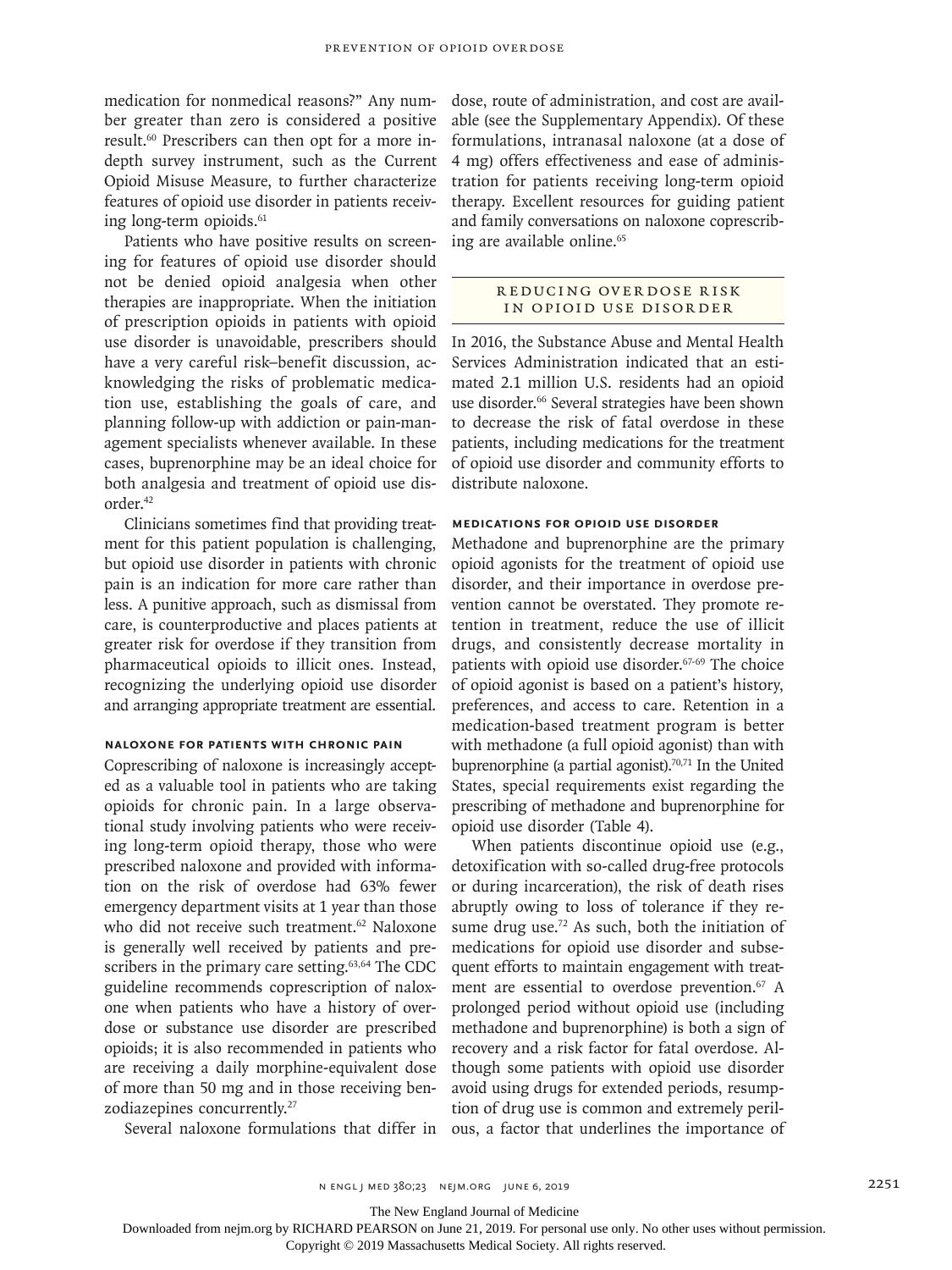treatment with agonists such as methadone or buprenorphine. Both of these drugs mitigate cravings, and buprenorphine also lessens the risk of respiratory depression. The emphasis by practitioners on abstinence-based recovery and the erroneous perception that opioid-agonist treatment replaces one addiction with another are not based on evidence and pose potentially fatal risks to patients with opioid use disorder. In addition, patients' engagement with treatment for opioid use disorder facilitates improved health care more generally, including screening and treatment for hepatitis C and human immunodeficiency virus infection.

Extended-release naltrexone, which is administered as a monthly intramuscular injection, is another option for patients with opioid use disorder. However, both the evidence base and clinical experience with this formulation are limited.69 In contrast to buprenorphine and methadone, naltrexone blocks mu-opioid receptors and consequently the euphoric effects of opioids. The primary barriers to the use of extended-release naltrexone include the prolonged period of opioid abstinence before initiation (typically, 7 to 10 days) to avoid precipitation of withdrawal and the inability to later use opioids for analgesia, if necessary. As compared with buprenorphine or methadone, naltrexone is not associated with a reduced risk of opioid-related or all-cause death.<sup>68</sup> However, in persons who were recently released from incarceration, administration of extendedrelease naltrexone was associated with a marked reduction in overdose events.73 Naltrexone remains an important option for patients who decline, or do not have access to, opioid agonist treatment.

## **Community Programs for Naloxone Distribution**

In 2018, the U.S. Surgeon General called on residents to carry naloxone with the goal of increasing the availability of the antidote.<sup>1</sup> Naloxonedistribution programs for bystanders are safe and cost-effective interventions to decrease overdose deaths.74 Good Samaritan laws that offer legal protection to bystanders who give assistance during an overdose are associated with lower rates of death from opioid overdose.<sup>75</sup>

Patients with an opioid overdose require immediate restoration of ventilation and oxygenation through artificial means (e.g., rescue breathing and endotracheal intubation) or reversal of opioid-induced respiratory depression with naloxone.76 In many cases, the timely administration of naloxone is sufficient to counter lifethreatening respiratory depression. The effect of high-potency fentanyl analogues is reflected in the evolution of bystander naloxone kits to include the provision of higher doses (up to 8 mg administered intranasally) than were historically supplied (see the Supplementary Appendix). After naloxone administration, respiratory depression will recur if the opioid effects outlast those of naloxone (typically, 30 to 90 minutes).<sup>76</sup> Thus, persons who receive naloxone should be transported to the hospital for immediate follow-up care, as well as for qualified addiction care after overdose.

#### **Care of Patients after Overdose**

Nonfatal opioid overdose is a strong predictor of increased short-term mortality. From 2011 through 2015, among persons in Massachusetts who had a nonfatal overdose, 6.2% died of an opioidrelated overdose within 1 year and 9.3% within 2 years.77 Patients who see a clinician after an opioid overdose should be screened for suicidal ideation, since the association between opioid use disorder and suicidality remains underrecognized.78 After a nonfatal overdose, treatment with methadone or buprenorphine reduced opioidrelated mortality by 59% and 38%, respectively; however, the majority of patients received neither drug.<sup>68</sup> Initiation of buprenorphine in the emergency department represents a key opportunity to treat opioid use disorder and to decrease mortality.59 In addition, emergency initiation of buprenorphine increases engagement with addiction treatment, as compared with brief intervention and referral to treatment.79 Although buprenorphine diversion occurs frequently among patients who are being treated for opioid use disorder, typical motivations for diversion include the treatment of withdrawal symptoms and self-treatment of opioid use disorder; both motivations are more common than use with the intent of "getting high."80

# **Public Policy and Harm-Reduction Strategies**

Strategies for reducing harm aim to decrease the adverse health and social consequences associated with drug use. For example, several countries have embraced supervised injection facili-

The New England Journal of Medicine

Downloaded from nejm.org by RICHARD PEARSON on June 21, 2019. For personal use only. No other uses without permission.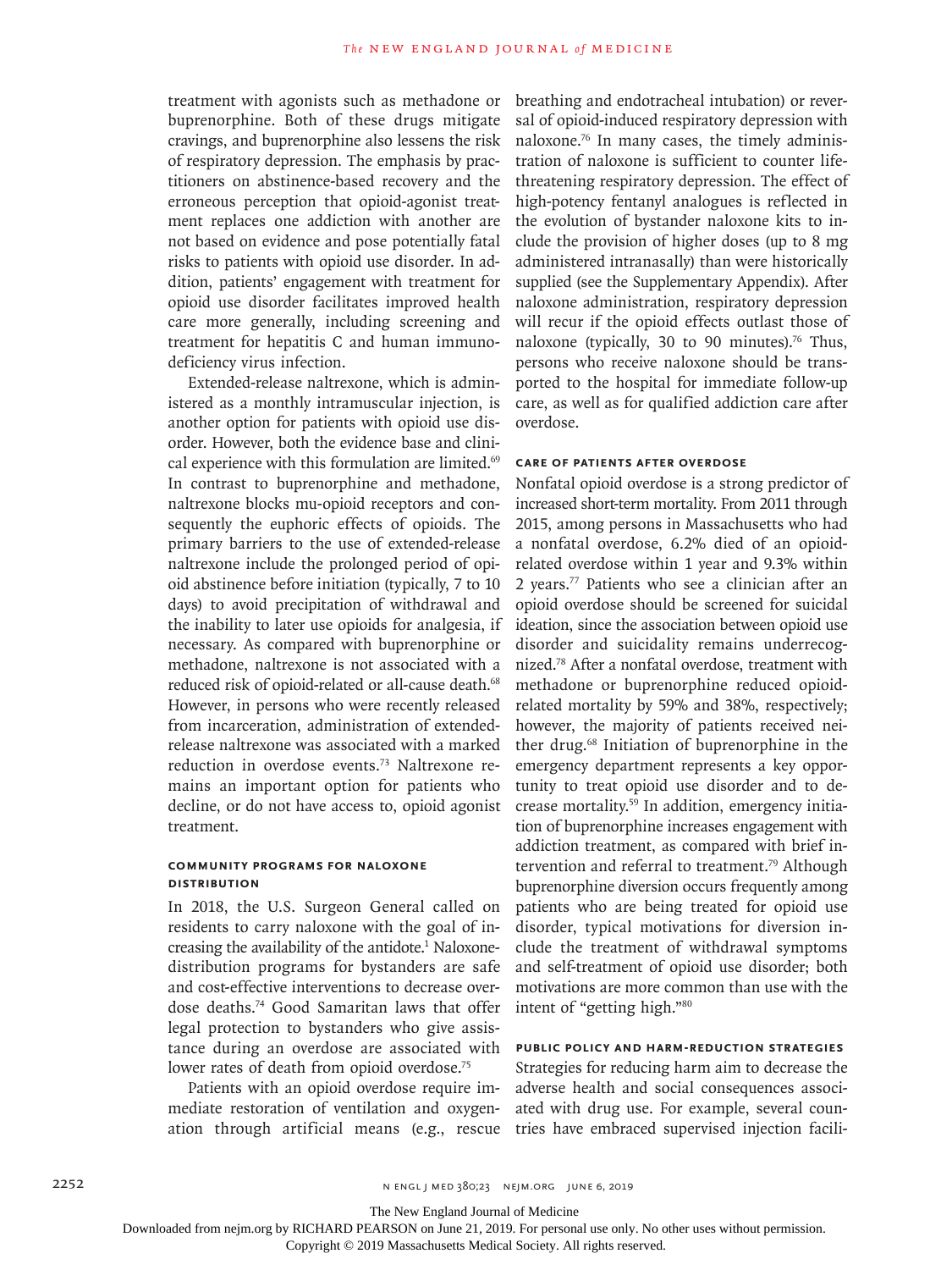ties to prevent overdose, engage high-risk drug users, reduce health care use, decrease criminal activity, and reduce public drug use, needle sharing, and the associated litter. $81,82$  For a subgroup of entrenched drug users, additional strategies to decrease opioid-associated deaths include supervised injection of heroin (diacetylmorphine)<sup>83</sup> and decriminalization of small amounts of drugs for personal use in conjunction with expanded access to addiction treatment. These strategies sensibly approach drug use as a health problem rather than a criminal one. (Details about this strategy are provided in the Supplementary Appendix.)

#### Conclusions

Several strategies reduce the risk of opioid overdose in diverse patient populations. Prescribers must carefully weigh potential benefits against the risks of opioid-related adverse events and overdose for all encounters involving prescription opioids. Patients receiving long-term high-dose opioid treatment should be counseled about steps to reduce the risk of overdose. Patients with an opioid use disorder require specialized treatment, including ready access to opioid-agonist therapy, qualified addiction care, and a much greater emphasis on harm reduction, in the recognition that drug use is a common, yet treatable, health issue.

Dr. Babu reports receiving fees for medicolegal consulting, paid to her institution, from CRICO and Traveler's Insurance, fees for medicolegal consulting from Stryker, Bayer, and Johnson & Johnson, and grant support from Alkermes Investigator Sponsored Studies; Dr. Brent, receiving consulting fees and providing expert testimony for Bayer Pharmaceuticals, Forest Laboratories, Auxilium Pharmaceuticals, and the Coca-Cola Company and consulting fees from Pfizer Pharmaceuticals; and Dr. Juurlink, receiving lecture fees and fees for medicolegal consulting from Dutton Brock and from Pfaff, Gill, and Ports. No other potential conflict of interest relevant to this article was reported.

Disclosure forms provided by the authors are available with the full text of this article at NEJM.org.

We thank Drs. Edward Boyer, Abhimanyu Sud, Stephanie Carreiro, Andrew Kolodny, Mark Neavyn, Hakique Virani, Bryan Hayes, and Tim McMath for their helpful comments on earlier drafts of this manuscript; and Victoria Rossetti, medical librarian, for her assistance.

#### **References**

**1.** Surgeon General releases advisory on naloxone, an opioid overdose-reversing drug. Washington, DC: Department of Health and Human Services, 2018 (https:// www.hhs.gov/about/news/2018/04/05/ surgeon-general-releases-advisory-on -naloxone-an-opioid-overdose-reversing -drug.html).

**2.** Scholl L, Seth P, Kariisa M, Wilson N, Baldwin G. Drug and opioid-involved overdose deaths — United States, 2013–2017. MMWR Morb Mortal Wkly Rep 2018;67: 1419-97.

**3.** Gomes T, Tadrous M, Mamdani M, Paterson J, Juurlink D. The burden of opioid-related mortality in the United States. JAMA Network Open2018;1(2): e180217.

**4.** Delgado MK, Huang Y, Meisel Z, et al. National variation in opioid prescribing and risk of prolonged use for opioid-naïve patients treated in the emergency department for ankle sprains. Ann Emerg Med 2018;72(4):389-400.e1.

**5.** June HL, Stitzer ML, Cone E. Acute physical dependence: time course and relation to human plasma morphine concentrations. Clin Pharmacol Ther 1995; 57:270-80.

**6.** Shah A, Hayes CJ, Martin BC. Characteristics of initial prescription episodes and likelihood of long-term opioid use — United States, 2006–2015. MMWR Morb Mortal Wkly Rep 2017;66:265-9.

**7.** Deyo RA, Hallvik SE, Hildebran C, et al. Association between initial opioid prescribing patterns and subsequent longterm use among opioid-naïve patients: a statewide retrospective cohort study. J Gen Intern Med 2017;32:21-7.

**8.** Mundkur ML, Rough K, Huybrechts KF, et al. Patterns of opioid initiation at first visits for pain in United States primary care settings. Pharmacoepidemiol Drug Saf 2018;27:495-503.

**9.** Miech R, Johnston L, O'Malley PM, Keyes KM, Heard K. Prescription opioids in adolescence and future opioid misuse. Pediatrics 2015;136(5):e1169-e1177.

**10.** Brummett CM, Waljee JF, Goesling J, et al. New persistent opioid use after minor and major surgical procedures in US adults. JAMA Surg 2017;152(6):e170504.

**11.** Alam A, Gomes T, Zheng H, Mamdani MM, Juurlink DN, Bell CM. Long-term analgesic use after low-risk surgery: a retrospective cohort study. Arch Intern Med 2012;172:425-30.

**12.** Harbaugh CM, Lee JS, Hu HM, et al. Persistent opioid use among pediatric patients after surgery. Pediatrics 2018;141(1): e20172439.

**13.** Bicket MC, Long JJ, Pronovost PJ, Alexander GC, Wu CL. Prescription opioid analgesics commonly unused after surgery: a systematic review. JAMA Surg 2017; 152:1066-71.

**14.** Hill MV, McMahon ML, Stucke RS,

Barth RJ Jr. Wide variation and excessive dosage of opioid prescriptions for common general surgical procedures. Ann Surg 2017;265:709-14.

**15.** Chiu AS, Jean RA, Hoag JR, Freedman-Weiss M, Healy JM, Pei KY. Association of lowering default pill counts in electronic medical record systems with postoperative opioid prescribing. JAMA Surg 2018; 153:1012-9.

**16.** Hill MV, Stucke RS, Billmeier SE, Kelly JL, Barth RJ Jr. Guideline for discharge opioid prescriptions after inpatient general surgical procedures. J Am Coll Surg 2018;226:996-1003.

**17.** Zedler BK, Saunders WB, Joyce AR, Vick CC, Murrelle EL. Validation of a screening risk index for serious prescription opioid-induced respiratory depression or overdose in a US commercial health plan claims database. Pain Med 2018;19: 68-78.

**18.** Zedler B, Xie L, Wang L, et al. Development of a risk index for serious prescription opioid-induced respiratory depression or overdose in veterans' health administration patients. Pain Med 2015; 16:1566-79.

**19.** Bachhuber MA, Saloner B, LaRochelle M, et al. Physician time burden associated with querying prescription drug monitoring programs. Pain Med 2018;19:1952-60. **20.** Wickersham JA, Azar MM, Cannon CM, Altice FL, Springer SA. Validation of

The New England Journal of Medicine

Downloaded from nejm.org by RICHARD PEARSON on June 21, 2019. For personal use only. No other uses without permission.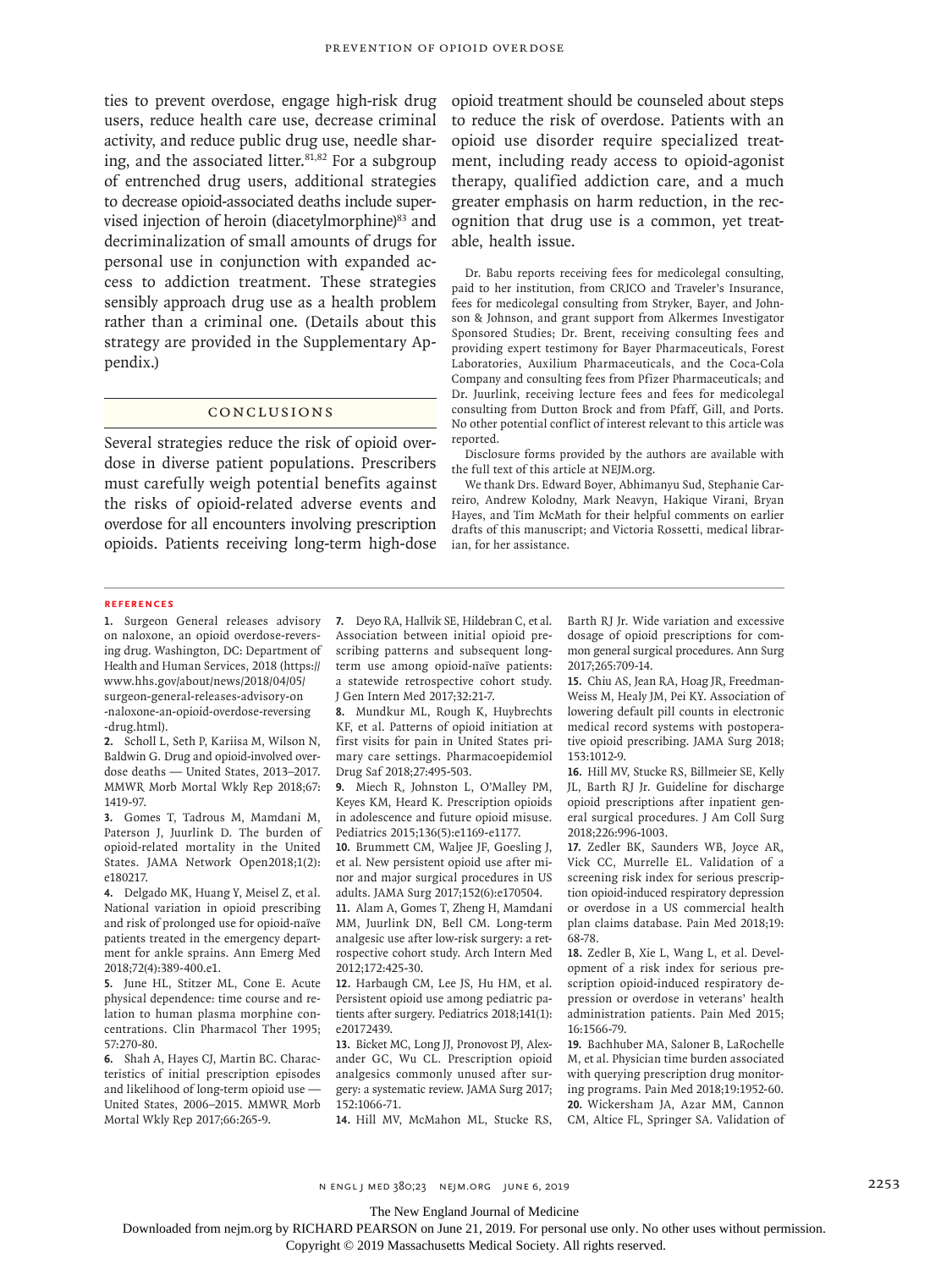a brief measure of opioid dependence: the Rapid Opioid Dependence Screen (RODS). J Correct Health Care 2015;21:12-26.

**21.** Dart RC, Severtson SG, Bucher-Bartelson B. Trends in opioid analgesic abuse and mortality in the United States. N Engl J Med 2015;372:1573-4.

**22.** Hall AJ, Logan JE, Toblin RL, et al. Patterns of abuse among unintentional pharmaceutical overdose fatalities. JAMA 2008;300:2613-20.

**23.** Hasak JM, Roth Bettlach CL, Santosa KB, Larson EL, Stroud J, Mackinnon SE. Empowering post-surgical patients to improve opioid disposal: a before and after quality improvement study. J Am Coll Surg 2018;226(3):235-240.e3.

**24.** Gray JA, Hagemeier NE. Prescription drug abuse and DEA-sanctioned drug takeback events: characteristics and outcomes in rural Appalachia. Arch Intern Med 2012; 172:1186-7.

**25.** Wu PE, Juurlink DN. Unused prescription drugs should not be treated like leftovers. CMAJ 2014;186:815-6.

**26.** Chou R, Turner JA, Devine EB, et al. The effectiveness and risks of long-term opioid therapy for chronic pain: a systematic review for a National Institutes of Health Pathways to Prevention Workshop. Ann Intern Med 2015;162:276-86.

**27.** Dowell D, Haegerich TM, Chou R. CDC guideline for prescribing opioids for chronic pain — United States, 2016. MMWR Recomm Rep 2016;65:1-49.

**28.** Krebs EE, Gravely A, Nugent S, et al. Effect of opioid vs nonopioid medications on pain-related function in patients with chronic back pain or hip or knee osteoarthritis pain: the SPACE randomized clinical trial. JAMA 2018;319:872-82.

**29.** Webster BS, Verma SK, Gatchel RJ. Relationship between early opioid prescribing for acute occupational low back pain and disability duration, medical costs, subsequent surgery and late opioid use. Spine (Phila Pa 1976) 2007;32:2127-32.

**30.** Hayes CJ, Painter JT. A comprehensive clinical review of opioid-induced allodynia: discussion of the current evidence and clinical implications. J Opioid Manag 2017;13:95-103.

**31.** Juurlink DN. Rethinking "doing well" on chronic opioid therapy. CMAJ 2017; 189(39):E1222-E1223.

**32.** Busse JW, Craigie S, Juurlink DN, et al. Guideline for opioid therapy and chronic noncancer pain. CMAJ 2017;189(18):E659- E666.

**33.** Garg RK, Fulton-Kehoe D, Franklin GM. Patterns of opioid use and risk of opioid overdose death among Medicaid patients. Med Care 2017;55:661-8.

**34.** Gomes T, Mamdani MM, Dhalla IA, Paterson JM, Juurlink DN. Opioid dose and drug-related mortality in patients with nonmalignant pain. Arch Intern Med 2011; 171:686-91.

**35.** Kaplovitch E, Gomes T, Camacho X, Dhalla IA, Mamdani MM, Juurlink DN. Sex differences in dose escalation and overdose death during chronic opioid therapy: a population-based cohort study. PLoS One 2015;10(8):e0134550.

**36.** Rose AJ, Bernson D, Chui KKH, et al. Potentially inappropriate opioid prescribing, overdose, and mortality in Massachusetts, 2011-2015. J Gen Intern Med 2018; 33:1512-9.

**37.** Bohnert AS, Valenstein M, Bair MJ, et al. Association between opioid prescribing patterns and opioid overdose-related deaths. JAMA 2011;305:1315-21.

**38.** Manhapra A, Arias AJ, Ballantyne JC. The conundrum of opioid tapering in longterm opioid therapy for chronic pain: a commentary. Subst Abus 2017 September 20 (Epub ahead of print).

**39.** Darnall BD, Ziadni MS, Stieg RL, Mackey IG, Kao MC, Flood P. Patient-centered prescription opioid tapering in community outpatients with chronic pain. JAMA Intern Med 2018;178:707-8.

**40.** Cunningham JL, Evans MM, King SM, Gehin JM, Loukianova LL. Opioid tapering in fibromyalgia patients: experience from an interdisciplinary pain rehabilitation program. Pain Med 2016;17:1676-85. **41.** McPherson S, Lederhos Smith C, Dobscha SK, et al. Changes in pain intensity after discontinuation of long-term opioid therapy for chronic noncancer pain. Pain 2018;159:2097-104.

**42.** Murphy L, Babaei-Rad R, Buna D, et al. Guidance on opioid tapering in the context of chronic pain: evidence, practical advice and frequently asked questions. Can Pharm J (Ott) 2018;151:114-20.

**43.** Pain management: opioid taper decision tool: a VA clinician's guide. Washington, DC: Department of Veterans Affairs, October 2016 (https://www.pbm.va.gov/ AcademicDetailingService/Documents/ Pain\_Opioid\_Taper\_Tool\_IB\_10\_939\_ P96820.pdf).

**44.** Daitch D, Daitch J, Novinson D, et al. Conversion from high-dose full-opioid agonists to sublingual buprenorphine reduces pain scores and improves quality of life for chronic pain patients. Pain Med 2014;15:2087-94.

**45.** Chen KY, Chen L, Mao J. Buprenorphine-naloxone therapy in pain management. Anesthesiology 2014;120:1262-74.

**46.** Aiyer R, Gulati A, Gungor S, Bhatia A, Mehta N. Treatment of chronic pain with various buprenorphine formulations: a systematic review of clinical studies. Anesth Analg 2018;127:529-38.

**47.** Buprenorphine for chronic pain: a review of the clinical effectiveness. Ottawa: Canadian Agency for Drugs and Technologies in Health,2017.

**48.** Bershad AK, Ruiz NA, de Wit H. Effects of buprenorphine on responses to emotional stimuli in individuals with a range of mood symptomatology. Int J Neuropsychopharmacol 2018;21:120-7.

**49.** Freye E, Anderson-Hillemacher A, Ritzdorf I, Levy JV. Opioid rotation from high-dose morphine to transdermal buprenorphine (Transtec) in chronic pain patients. Pain Pract 2007;7:123-9.

**50.** Buprenorphine waiver management. Rockville, MD: Substance Abuse and Mental Health Services Administration, 2018 (https://www.samhsa.gov/programs

-campaigns/medication-assisted-treatment/ training-materials-resources/buprenorphine -waiver).

**51.** Medications for opioid use disorder: treatment improvement protocol (TIP) series 63. Rockville, MD: Substance Abuse and Mental Health Services Administration, 2018. (HHS publication no. (SMA) 18-5063FULLDOC.)

**52.** Schuckit MA. Treatment of opioid-use disorders. N Engl J Med 2016;375:1596-7. **53.** Park TW, Saitz R, Ganoczy D, Ilgen MA, Bohnert AS. Benzodiazepine prescribing patterns and deaths from drug overdose among US veterans receiving opioid analgesics: case-cohort study. BMJ 2015; 350:h2698.

**54.** Gomes T, Juurlink DN, Antoniou T, Mamdani MM, Paterson JM, van den Brink W. Gabapentin, opioids, and the risk of opioid-related death: a populationbased nested case-control study. PLoS Med 2017;14(10):e1002396.

**55.** Gomes T, Greaves S, van den Brink W, et al. Pregabalin and the risk for opioidrelated death: a nested case-control study. Ann Intern Med 2018;169:732-4.

**56.** Just JM, Bingener L, Bleckwenn M, Schnakenberg R, Weckbecker K. Risk of opioid misuse in chronic non-cancer pain in primary care patients: a cross sectional study. BMC Fam Pract 2018;19:92.

**57.** Vowles KE, McEntee ML, Julnes PS, Frohe T, Ney JP, van der Goes DN. Rates of opioid misuse, abuse, and addiction in chronic pain: a systematic review and data synthesis. Pain 2015;156:569-76.

**58.** McCaffrey SA, Black RA, Villapiano AJ, Jamison RN, Butler SF. Development of a brief version of the Current Opioid Misuse Measure (COMM): the COMM-9. Pain Med 2019;20:113-8.

**59.** Duber HC, Barata IA, Cioè-Peña E, et al. Identification, management, and transition of care for patients with opioid use disorder in the emergency department. Ann Emerg Med 2018;72:420-31.

**60.** Smith PC, Schmidt SM, Allensworth-Davies D, Saitz R. A single-question screening test for drug use in primary care. Arch Intern Med 2010;170:1155-60.

**61.** Butler SF, Budman SH, Fanciullo GJ, Jamison RN. Cross validation of the Current Opioid Misuse Measure to monitor chronic pain patients on opioid therapy. Clin J Pain 2010;26:770-6.

**62.** Coffin PO, Behar E, Rowe C, et al.

2254 n engl j med 380;23 nejm.org June 6, 2019

The New England Journal of Medicine

Downloaded from nejm.org by RICHARD PEARSON on June 21, 2019. For personal use only. No other uses without permission.